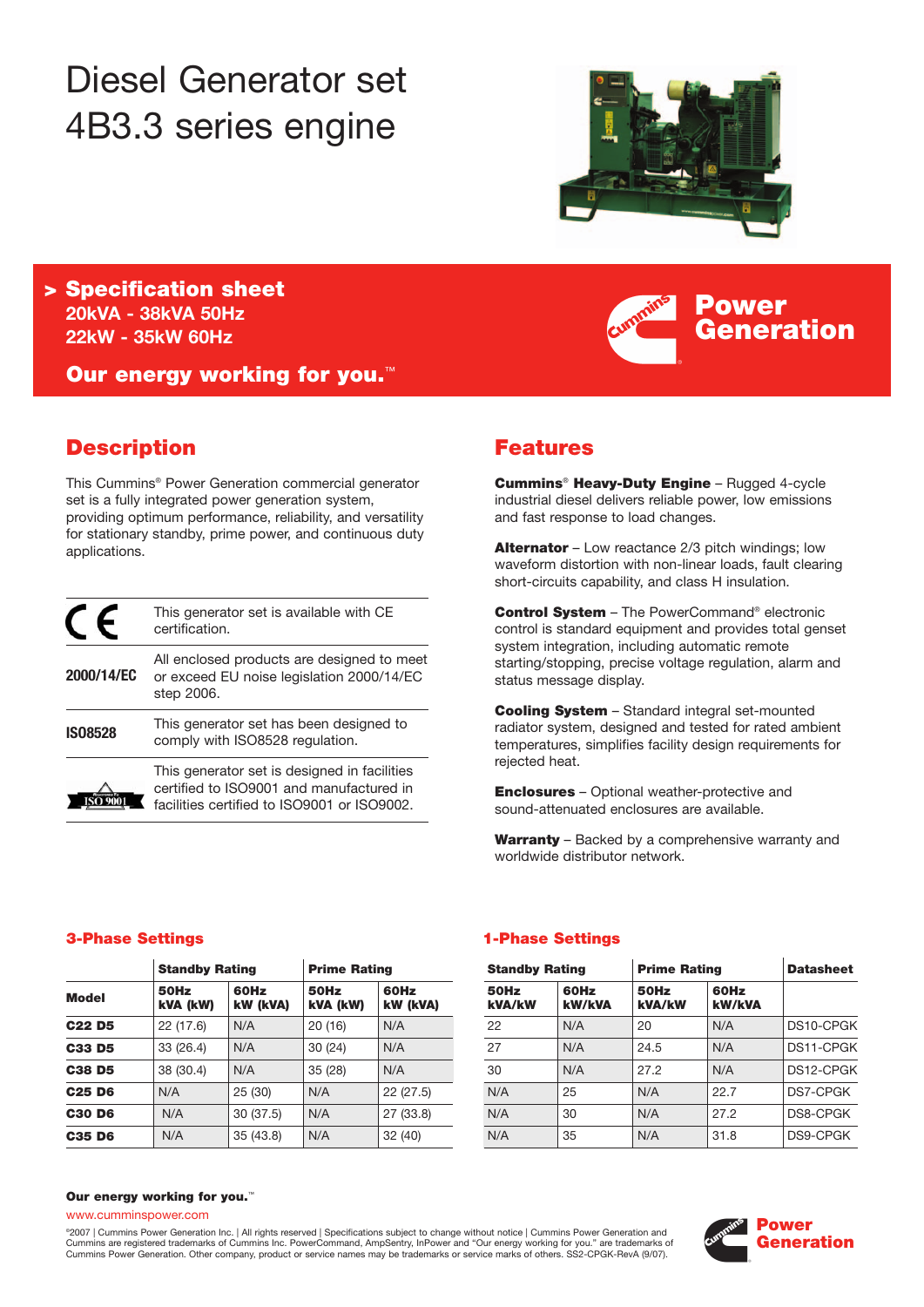### **Generator Set Specifications**

| Governor Regulation Class                | ISO8528 G2                        |
|------------------------------------------|-----------------------------------|
| Voltage Regulation, No Load to Full Load | $±1\%$                            |
| Random Voltage Variation                 | $±1\%$                            |
| <b>Frequency Requiation</b>              | Droop                             |
| Random Frequency Variation               | ± 0.25%                           |
| <b>EMC Compatibility</b>                 | BS EN 61000-6-4 / BS EN 61000-6-2 |

### **Engine Specifications**

| Design                             | 4 cycle, in-line, naturally aspirated              |
|------------------------------------|----------------------------------------------------|
| Bore                               | 95mm (3.74in)                                      |
| <b>Stroke</b>                      | 115mm (4.53in)                                     |
| Displacement                       | 3.3 liter (199in <sup>3</sup> )                    |
| Cylinder Block                     | Cast iron, 4 cylinder                              |
| <b>Battery Capacity</b>            | 70 A/hr                                            |
| <b>Battery Charging Alternator</b> | 45 amps                                            |
| <b>Starting Voltage</b>            | 12 volt, negative ground                           |
| Fuel System                        | Direct injection                                   |
| <b>Fuel Filter</b>                 | Spin on fuel filters with water separator          |
| Air Cleaner Type                   | Dry replaceable element with restriction indicator |
| Lube Oil Filter Type(s)            | Spin on full flow filter                           |
| <b>Standard Cooling System</b>     | 122°F (50°C) ambient radiator                      |

### **Alternator Specifications**

| Design                                | Brushless single bearing, revolving field                    |
|---------------------------------------|--------------------------------------------------------------|
| Stator                                | $2/3$ pitch                                                  |
| Rotor                                 | Single bearing, flexible disc                                |
| <b>Insulation System</b>              | Class H                                                      |
| <b>Standard Temperature Rise</b>      | 125 - 163°C Standby                                          |
| Exciter Type                          | <b>Self Excited</b>                                          |
| <b>Phase Rotation</b>                 | A(U), B(V), C(W)                                             |
| <b>Alternator Cooling</b>             | Direct drive centrifugal blower fan                          |
| AC Waveform Total Harmonic Distortion | No load $<$ 1.5%. Non distorting balanced linear load $<$ 5% |
| Telephone Influence Factor (TIF)      | <50 per NEMA MG1-22.43                                       |
| Telephone Harmonic Factor (THF)       | <2%                                                          |

### **Available Voltages**

| 50Hz Line - Neutral / Line - Line |                             |                        |                          | 60Hz Line – Neutral / Line – Line |                                |                        |                         |  |
|-----------------------------------|-----------------------------|------------------------|--------------------------|-----------------------------------|--------------------------------|------------------------|-------------------------|--|
| • 277/480<br>•220/380             | •254/440<br>$\cdot$ 115/200 | • 240/416<br>• 110/190 | ● 230/400<br>$•220-240*$ | $\bullet$ 277/480<br>•220/380     | $\bullet$ 254/440<br>• 115/200 | • 240/416<br>• 110/190 | •230/400<br>$•220-240*$ |  |
| .                                 |                             |                        |                          |                                   |                                |                        |                         |  |

\* Single Phase

### **Generator Set Options**

### **Engine**

- Heavy Duty air filter
- Water jacket heater 220/240 v

### **Cooling**

• Antifreeze 50/50 (Ethylene glycol)

### **Enclosure**

• Sound attenuated canopy

### **Alternator**

• Alternator heater

#### **Control Panel**

• 3 pole Main Circuit Breaker

### **Warranty**

- 5 years for Standby application
- 2 years for Prime application

#### **Silencer**

- 9 dB attenuation industrial silencer
- 25 dB residential delivered loose

\*Note: Some options may not be available on all models – consult factory for availability.

### **Our energy working for you.**™

### www.cumminspower.com

°2007 | Cummins Power Generation Inc. | All rights reserved | Specifications subject to change without notice | Cummins Power Generation and<br>Cummins are registered trademarks of Cummins Inc. PowerCommand, AmpSentry, InPow

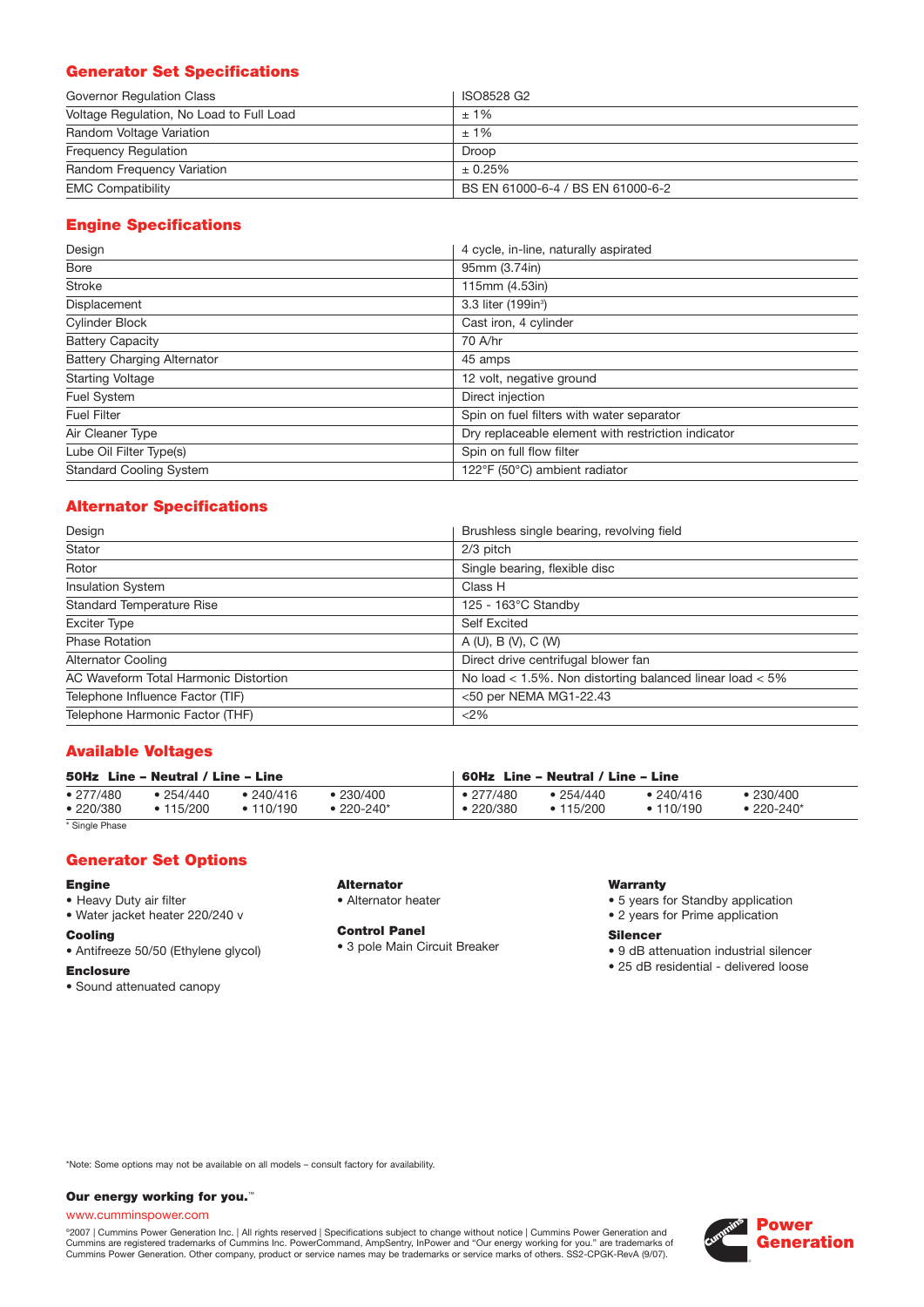## **Control System – PCC1301**

The PowerCommand™ 1301 Control is a microprocessorbased generator set monitoring, and control system. The control provides a simple operator interface to the generator set, digital voltage regulation, digital engine speed governing, start / stop control, and protective functions.

The PowerCommand™ 1301 generator set control is suitable for use on a wide range of generator sets in nonparalleling applications.

The PowerCommand™ Control can be configured for any frequency, voltage and power connection configuration from 120 to 600VAC for for 50Hz or 60Hz operation.

Power for the control is derived from the generator set starting batteries. The control functions over a voltage range from 8VDC to 35VDC.

### **Major Features**

- 12 or 24 VDC Battery Operation.
- Digital Engine Speed Governing (optional) to provide isochronous frequency regulation.
- Digital Voltage Regulation Full wave rectified single phase (line to line) sensing.
- Generator Set Monitoring. Monitors status of all critical engine and alternator conditions functions.
- Engine Starting includes relay drivers for start, fuel shut off (FSO), and glow plug.
- Configurable Inputs and Outputs. Two discrete inputs and two dry contact relay outputs.
- Generator set Monitoring: Displays status of all critical engine and alternator generator set functions.
- Smart Starting Control System: Integrated fuel ramping to limit black smoke and frequency overshoot.
- Advanced Serviceability using InPower™, a PC-based software service tool.

### **Control System**

Includes all functions to locally or remotely start and stop, and protect the generator set.

### **Control Switch - RUN/OFF/AUTO**

OFF Mode - the generator set is shut down and cannot be started; as well as resets faults.

RUN mode the generator set will execute its start sequence.

AUTO mode, the generator set can be started with a start signal from a remote device.

**Status Indications** – The control has a lamp driver for external fault/status indication. Functions include:

The lamp flashes during preheat (when used) and while the generator set is starting.

READY TO LOAD - flashing until the set is at rated voltage and frequency, then on continuously.

Fault conditions are displayed by flashing a two-digit fault code number.

**LED Indicating Lamps** – (optional display) includes

LED indicating lamps for the following functions: Not in auto Remote start Warning Shutdown Auto Run

**Remote Emergency Stop Switch Input.** Immediate shut down of the generator set on operation.

### **Base Engine Protection**

Overspeed shutdown Low oil pressure shutdown High engine temperature shutdown Underspeed/sensor fail shutdown Fail to start Baterry charging alternator fail warning

### **Options**

Digital Engine Speed Governing to provide isochronous frequency regulation.

Operator Display Panel an easy to use operator display of critical parameters and operating history.



### **Our energy working for you.**™

www.cumminspower.com

©2007 | Cummins Power Generation Inc. | All rights reserved | Specifications subject to change without notice | Cummins Power Generation and Cummins are registered trademarks of Cummins Inc. PowerCommand, AmpSentry, InPower and "Our energy working for you." are trademarks of Cummins Power Generation. Other company, product or service names may be trademarks or service marks of others. SS2-CPGK-RevA (9/07).

![](_page_2_Picture_37.jpeg)